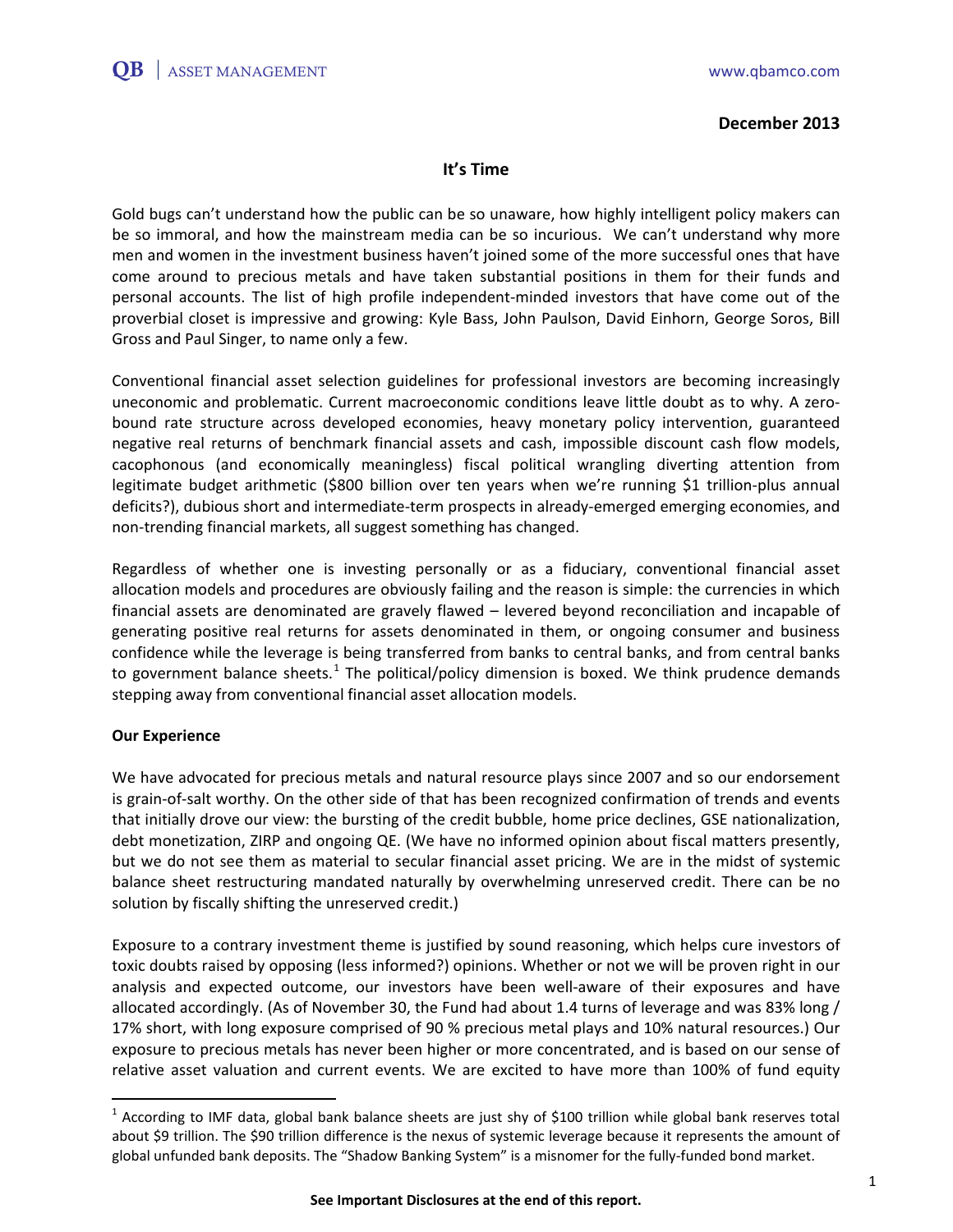# $QB$  | ASSET MANAGEMENT www.qbamco.com

invested in what we perceive to be very cheap assets at a time when their fundamental outlooks could not be brighter.

The fundamentals are staggering, in our view. Multiples more high powered money has already been layered over more or less the same global supply/demand equilibrium, suggesting significantly higher forward prices for goods and services. Meanwhile, the ratio of bank assets to base money remains incredibly stretched, implying far more money dilution will be necessary. This is the closest thing to physical science economics has to offer: more money (or credit) chasing relatively constant supply demands higher prices because producers of resources, goods and services are also of this world and want fair value. (Call it "cost-push inflation" if you like.) Desire is infinite. Demand requires means. Supply (at current pricing) is relatively scarce. Value is constant. Price follows the quantity of money. We are following the money.

Boundless inflation will become apparent to the public either when: 1) banks begin using their new reserves to try to issue more credit; 2) mysterious "animal spirits" (i.e., when leveragable balance sheets meet common greed) spontaneously combust, or; 3) next Tuesday for no apparent reason. Why all the fuss about what the catalyst will be or when it might occur (especially when risk-free real rates are negative)? Most bonds with any sort of duration and stocks held mostly by levered entities or representing businesses that sell goods or services to leveraged consumers are likely to be losers in real terms. Alternatively, precious metals (physical held above and below ground) and natural resources with inelastic demand properties are significantly under-owned.

We see very little cogent analysis that argues against our view. Inflation indicators are like yesterday's closing share prices – contemporaneous at best.

#### **Good Company**

We have been fans of Pimco's Bill Gross and our admiration is growing. Imagine running the world's largest bond fund and publicly warning about the perils of adhering to a cult of financial assets? He is warning against inflation and suggesting investors look to precious metals and natural resources to insulate their portfolios against the near certainty of future inflation. We think of him as the historically progressive billionaire that seems to have placed the secular importance of capital formation within legitimate capital markets above a program of confidence-eroding economic policy intervention.

There is a difference separating investors from financiers. Leverage is the element that defines "Wall Street" and Pimco is not Wall Street. When a bank or a leveraged fund using a bank's balance sheet buys a stock, bond or a piece of real estate it is ultimately done with central bank credit, and so the purchase is almost completely unreserved (even if there is investor equity in the fund). Pimco and other mostly unlevered funds are vehicles in which pensioners deposit unlevered money, which is then invested without leverage. When Pimco buys a stock or bond it is fully funded.

To be clear, we do not think there is anything wrong with leverage, and as noted above we use it (and have used it for twenty-five years in fixed income markets before that). But we think it is important to not conflate advice ultimately derived from market observers with incentive to constantly increase the size of their entities' balance sheets and market observers with incentive to call them as they see them. Gross is the latter. As we have long argued, every investor everywhere should be concerned with only one thing: sustained or increasing purchasing power. It seems Bill Gross is just that.

\*\*\*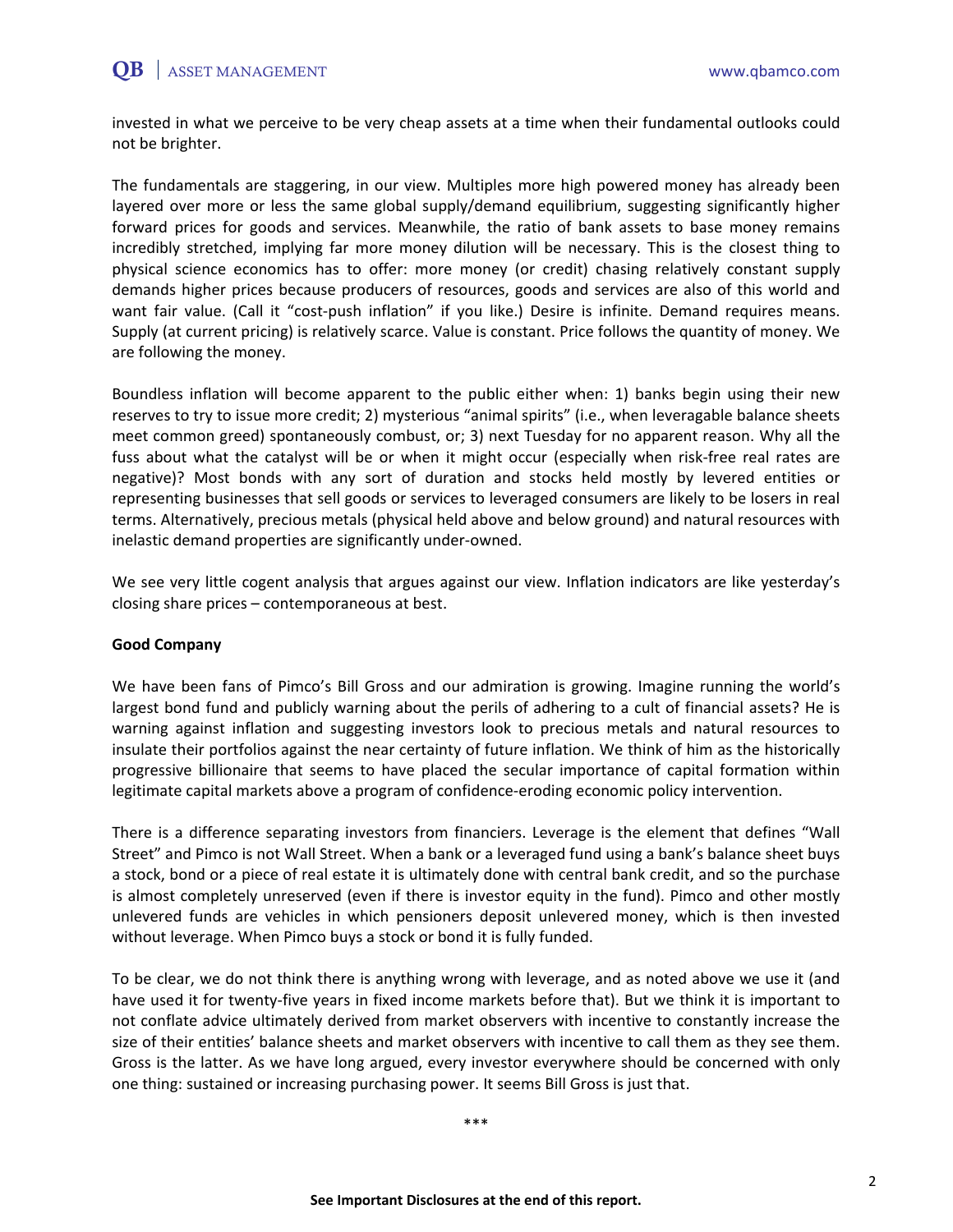Our definition of "conspiracy theory" is a reasonable idea supported by historical precedent that is not yet officially endorsed and therefore not yet printed in the New York Times. One thing that should not be considered conspiratorial is private sector incentives (or, if you will, common greed accompanied by motive and means).

According to most died-in-the-wool hard money advocates there is a "Gold Cartel" that suppresses the gold price. They tend to argue that US banks continually short gold (and silver) futures nakedly, clipping significant yield each quarter without sufficient metal in stock to deliver to futures buyers if exercised. They further argue that these banks do not fear regulatory reprisal, and in fact that their actions are blessed by *the powers that be* because runaway gold prices would signal to the world that there is something wrong with the currencies gold competes with, notably US dollars. Thus, as the argument goes, banks have the means, motive and implicit sovereign go-ahead to suppress the gold price.

Mmmm, maybe. We certainly agree that gold should fundamentally be priced much higher than where it is presently and that the way gold futures seem to be reliably stepped-on before Treasury auctions and Fed meetings is a bit snarky, but as for the progenitors of the crime? It might be better to look east. Conspiracy theorists should consider foreign dollar reserve holders that would like to take delivery of as much physical gold (and silver?) as possible in a very short time, and do so at cheap prices. It would be simple to do: fund offshore hedge funds that continually short gold futures through US bank accounts, thereby keeping the spot price and London fixings down. Physical gold could then be delivered to sovereign accounts directly from mines and through exports at the suppressed prices.

Why would sovereigns like China, Russia, even Japan and South Korea want to take physical possession of bullion at current prices and so quickly? The short answers are that they could not buy size required on exchanges without driving prices multiples higher and because there is likely to be a reset of the global currency system, soon. Again, we have discussed this before and are talking our book so take it with a grain of salt, but the logic supporting a coordinated move is too clear to ignore.

First, we think all currencies are in the process of being devalued against global resources. Ask yourself what \$3 trillion in Chinese dollar-denominated reserves is worth when it takes an act of parliament to spend CAD \$15 billion on an energy acquisition? Clearly, the future purchasing power of surplus dollar reserves is not equal to its current notional amount in natural resource terms. What is the motivation of Chinese businesses to continue trading cheap human resources for US dollars so that they may use those dollars to buy global natural resources (at any price)?

We expect the rational Asian (and South American) mind is already discounting the real forward purchasing power of the US dollar and all other fiat currencies exchangeable for it. Given the necessary future currency de-leveraging among debtor nations, we would not be surprised if economic policy makers of creditor nations have already discounted the present value of their currency reserves (e.g., \$3 trillion in today's USDs should have the purchasing power equivalent of \$500 billion in a few years).

Our speculation goes beyond natural market incentives and how economic participants have already reacted. We presume Western policy makers have also been quite aware of currency-based incentives, which would explain why ongoing meetings between representative treasury officials have also included State Department officials (check). And diplomatically, we would speculate that creditor nations would also continue purchasing US Treasuries at negative real rates until they amass enough of whatever it may be that US dollars would be devalued against (check, check).

Along these lines, global gold (and silver?) price suppression makes sense (just as FX currency intervention has made sense). We think it does exist and that it serves two purposes: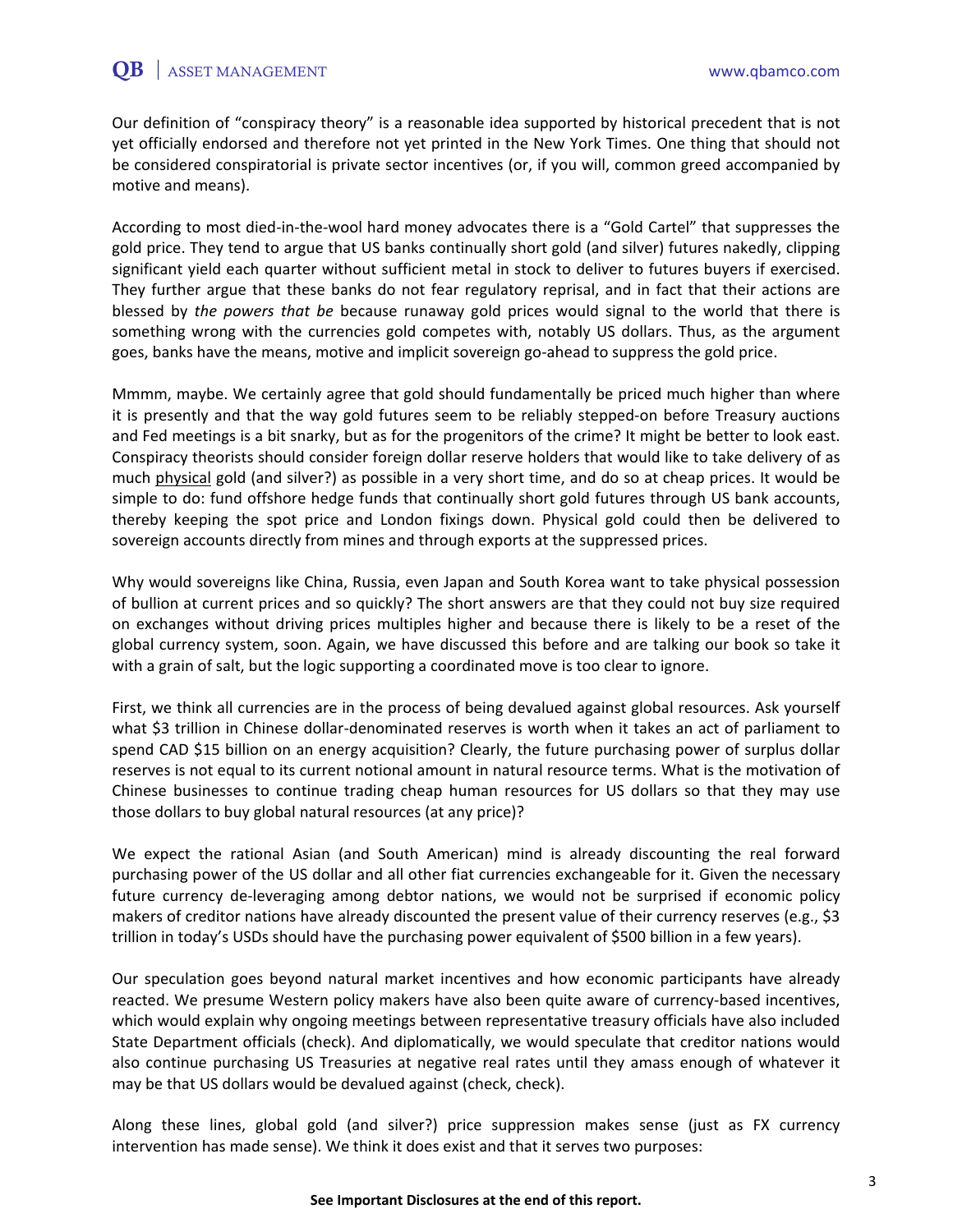- 1) the redistribution of public/official bullion holdings, from public entities overweight them to those underweight them, to create balance for the launch of a modified (bullion-backed) SDR, which would be the new global reserve currency (and which would allow banks to continue their fractionally reserved business models after draconian nominal deleveraging via coordinated base money inflation)
- 2) the redistribution of public/official bullion holdings at current pricing, from public hands to smart-money private hands, which would provide substantial gains to targeted global parties following the implementation of the fiat devaluation/monetary reset, noted above.

The only necessary "conspiratorial" leap of faith required to accept such a scenario would be accepting the following logic:

- a) currencies are naturally being devalued versus resources in the marketplace already
- b) they could easily be devalued formally by policy administration
- c) behavior among official parties already implies knowledge of such an outcome (e.g., intense bullion importation and hoarding of bullion production by large dollar reserve holders)
- d) the Fed is increasing and extending its QE bond buying program amid substantial evidence it has no material impact on the US economy, (other than a counterfactual were it to stop), which sets the table for the withdrawal of foreign lenders
- e) currency devaluation (i.e., monetary inflation) has a long history of usurping the severe contractionary impact of credit/debt destruction, and
- f) those that figure it out, now or later, will express their greed and push policy makers to act.

Whether or not our speculations prove correct, it seems that the vast majority of investment allocations have virtually ignored the obvious beneficiary of the scenario above. Is its probability zero? Or, have the vast majority of allocators chosen not to educate their constituents about the impacts of monetary inflation when none is visible because it is not good business? (At the end of the day, smart portfolio managers with dumb investment constraints are dumb money.)

Is it worthwhile to make such a speculation? We published two graphs on the following page. The first is a time series of spot gold and our Shadow Gold Price (SGP) from 1973 to November 30, 2012. (The SGP uses the Bretton Woods monetary calculation for valuing the fixed exchange rate linking gold to the US dollar – Base Money divided by US official gold holdings.)

As the top graph shows, since the US dollar has been baseless with a floating exchange rate, there has been significant base money creation, with the vast majority of it coming following the 2008 credit event. The SGP implies the level where spot gold would trade if the purchasing power of base money were held constant. The gap separating the SGP from spot gold indicates the implicit arbitrage representing already reduced implicit purchasing power from holding US dollars vis-à-vis the potential gain of purchasing power from holding spot gold now.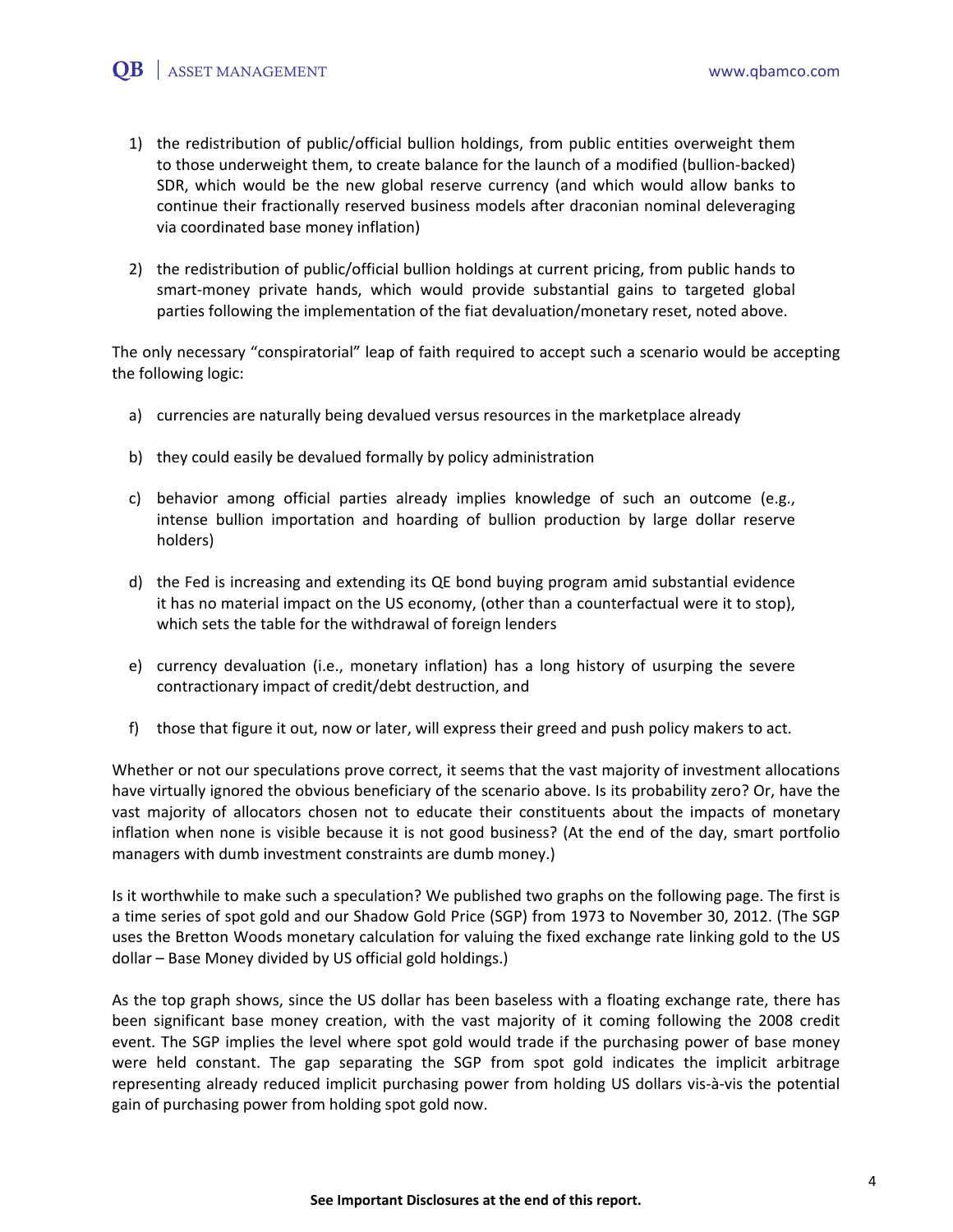

Sources: QBAMCO; Bloomberg; St. Louis Fed

The graph below extends the same graph consistent with the most recent Fed announcement of the newly announced debt monetization levels (\$85 billion per month through June 2015):



Sources: QBAMCO; Bloomberg; St. Louis Fed

Purchasing power parity is the basis of this currency arbitrage, and it seems very worthwhile to us.

So we think it's time for professional investors and fiduciaries take their spines out of the closet, strap them on, explain to investors where risk-on and risk-off really is, lengthen their investment horizons, and take possession of stores of purchasing power on behalf of their constituents. Then, sit back and watch policy makers and media talk back and forth to each other about fiscal theory while real economies atrophy and real returns in levered financial asset markets sink deeper into negative territory, ultimately demanding a coordinated currency reset.

We think it's a rare chance to do well by doing good. It's time for reasonable investors to objectively consider the risks and merits of precious metals. We are confident intense scrutiny would further lead to confidence, conviction and long market expressions in PM plays holding significant relative real value.

Kind regards, Lee Quaintance & Paul Brodsky **[pbrodsky.qbamco.com](http://www.qbamco.com/)**